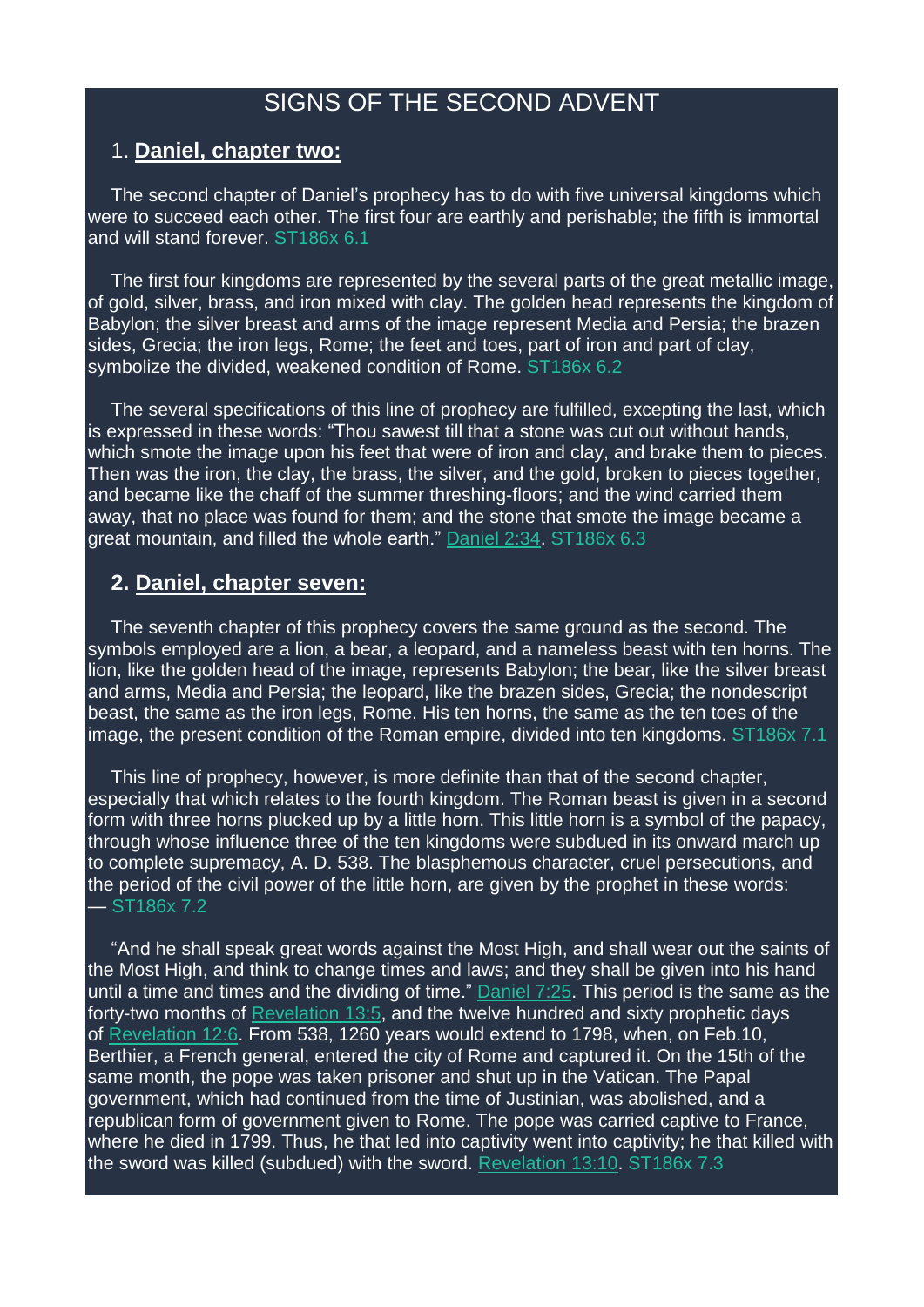#### Where are we in this prophetic line which reaches to the end of all earthly

governments? We have passed the lion, Babylon; the bear, Media and Persia; the leopard, with his four wings and four heads, Grecia, has been passed. The history of the terrible beast, Rome, has been written; and the papacy, symbolized by the little horn, has fulfilled its twelve hundred and sixty years of blasphemy and terrible persecutions; and its civil power was taken away eighty-two years since. ST186x 8.1

For what do we wait? The prophet answers in these words: "I beheld even till the beast was slain, and his body destroyed, and given to the burning flame." [Daniel](https://m.egwwritings.org/en/book/1965.44775#44775) 7:11. "And the kingdom and dominion, and the greatness of the kingdom under the whole heaven, shall be given to the people of the saints of the Most High, whose kingdom is an everlasting kingdom, and all dominions shall serve and obey him." [Verse](https://m.egwwritings.org/en/book/1965.44807#44807) 27. ST186x 8.2

## **3. Daniel, chapter eight:**

The eighth chapter of Daniel presents a third prophetic line, embracing a ram with two horns, a symbol of the kingdom of Media and Persia; a goat with a notable horn, Grecia, with Alexander for its first king. The four horns taking the place of the one, represents the division of Alexander's kingdom after his death. And the little horn which waxed exceeding great, which stood up against the Prince of princes, representing Jesus Christ at his crucifixion, is Rome. This "power" being "broken without hands," represents its destruction at the second coming of Christ, when the man of sin, a symbol of the same power, will be consumed by the spirit of Christ's mouth, and be destroyed by the brightness of his coming. 2 [Thessalonians](https://m.egwwritings.org/en/book/1965.60502#60502) 2:3-8. ST186x 9.1

## **4. Daniel, chapter eleven:**

In the eleventh chapter of this book, the same ground is again covered by historic prophecy, reaching down to the standing up of Michael, or the reign of Christ, the great time of trouble, the deliverance of the saints, and the resurrection of the dead. This chain of prophecy terminates with these words: "And they that be wise shall shine as the brightness of the firmament, and they that turn many to righteousness as the stars forever and ever," Daniel [12:1-3,](https://m.egwwritings.org/en/book/1965.45056#45056) carrying us out into the boundless ocean of eternity. With this view of the subject, how forcible the words of Gabriel to Daniel, "I am come to make thee understand what shall befall thy people in the latter days." [Daniel](https://m.egwwritings.org/en/book/1965.44948#44948) 10:14. ST186x 9.2

# **5. The dark day of May 19, 1780:**

"Immediately after the tribulation of those days shall the sun be darkened, and the moon shall not give her light, and the stars shall fall from heaven." [Matthew](https://m.egwwritings.org/en/book/1965.48968#48968) 24:29. ST186x 10.1

The tribulation here mentioned is that which was upon the church of Christ for 1260 years, during the persecuting career of the little horn of [Daniel](https://m.egwwritings.org/en/book/1965.44803#44803) 7:25. Compare with [Revelation](https://m.egwwritings.org/en/book/1965.63042#63042) 12:6; [13:5.](https://m.egwwritings.org/en/book/1965.63075#63075) Then, immediately after the tribulation of those days of papal persecution, the sun was to be darkened. Mark this: It does not say *after those days*; but after the *tribulation* of those days. The *days* reached to 1798, eighteen years this side of the dark day; but the *tribulation* of the days ceased before the sun was darkened in 1780. The days of tribulation were shortened for the elect's sake. [Matthew](https://m.egwwritings.org/en/book/1965.48954#48954) 24:22. The reformation under Martin Luther modified this tribulation, and continued to restrain the rage and consume the power of the papacy until 1700, since which time, according to all church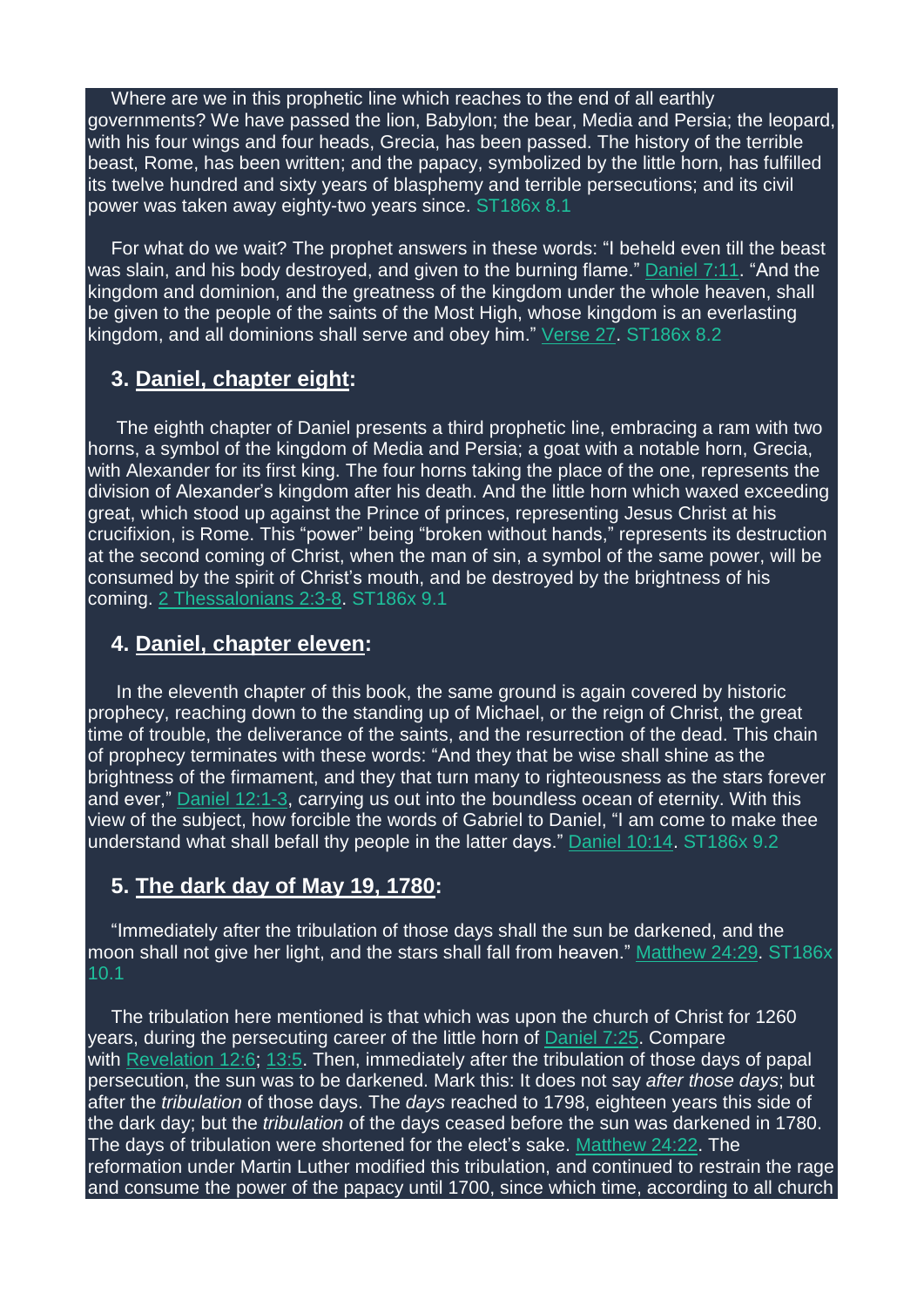history, there has been no general persecution against the church. Mark [13:24,](https://m.egwwritings.org/en/book/1965.50496#50496) makes this point very plain: "But in those days, after that tribulation, the sun shall be darkened." That is, before the 1260 years should close, but after the tribulation, or martyrdom, of the church ceased, the sun was darkened. Those who would point to the future, or to the past, prior to the eighteenth century, for the darkening of the sun here mentioned, will do well to read again Mark [13:24:](https://m.egwwritings.org/en/book/1965.50496#50496) "But in those days, after that tribulation, the sun shall be darkened." ST186x 10.2

"In the month of May, 1780, there was a very terrific dark day in New England, when all faces seemed to gather blackness, and the people were filled with fear. There was great distress in the village where Edward Lee lived, — 'men's hearts failing them for fear' that the Judgment day was at hand." — *Tract No. 379 of Am. Tract Society. — Life of Edwards*. ST186x 11.1

"The 19th day of May, 1780, was a remarkably dark day. Candles were lighted in many houses. The birds were silent, and disappeared. The fowls retired to roost. It was the general opinion that the day of Judgment was at hand. The legislature of Connecticut was in session, at Hartford, but being unable to transact business, adjourned. — *President Dwight in (Ct.) Historical Collections*. ST186x 11.2

"On the 19th of May, 1780, an uncommon darkness took place all over New England, and extended to Canada. It continued about fourteen hours,, or from ten o'clock in the morning till midnight. The darkness was so great that people were unable to read common print, or tell the time of the day by their watches, or to dine, or transact their ordinary business, without the light of candles. They became dull and gloomy, and some were excessively frightened. The fowls went to roost. Objects could not be distinguished but at a very little distance, and everything bore the appearance of gloom and night. Similar days have occasionally been known, though inferior in the degree or extent of their darkness. The causes of these phenomena are unknown. They certainly were not the result of eclipses." — *Sear's Guide*. ST186x 11.3

#### **6. The dark night of May 19, 1780:**

"And the moon shall not give her light." [Matthew](https://m.egwwritings.org/en/book/1965.48968#48968) 24:29. ST186x 12.1

"The night succeeding that day (May 19, 1780,) was of such pitchy darkness that, in some instances, horses could not be compelled to leave the stable when wanted for service. About midnight, the clouds were dispersed, and the moon and stars appeared with unimpaired brilliancy." — *Stone's History of Beverly*. ST186x 12.2

Mr. Tenny, of Exeter, N. H., speaking of the dark day and dark night of May 19, 1780, says: ST186x 12.3

"The darkness of the following evening was probably as gross as has ever been observed since the Almighty first gave birth to light. I could not help conceiving at the time, that if every luminous body in the universe had been shrouded in impenetrable darkness, or struck out of existence, the darkness could not have been more complete. A sheet of white paper held within a few inches of the eyes was equally invisible with the blackest velvet." ST186x 12.4

Dr. Adams, speaking of the dark night, says: ST186x 13.1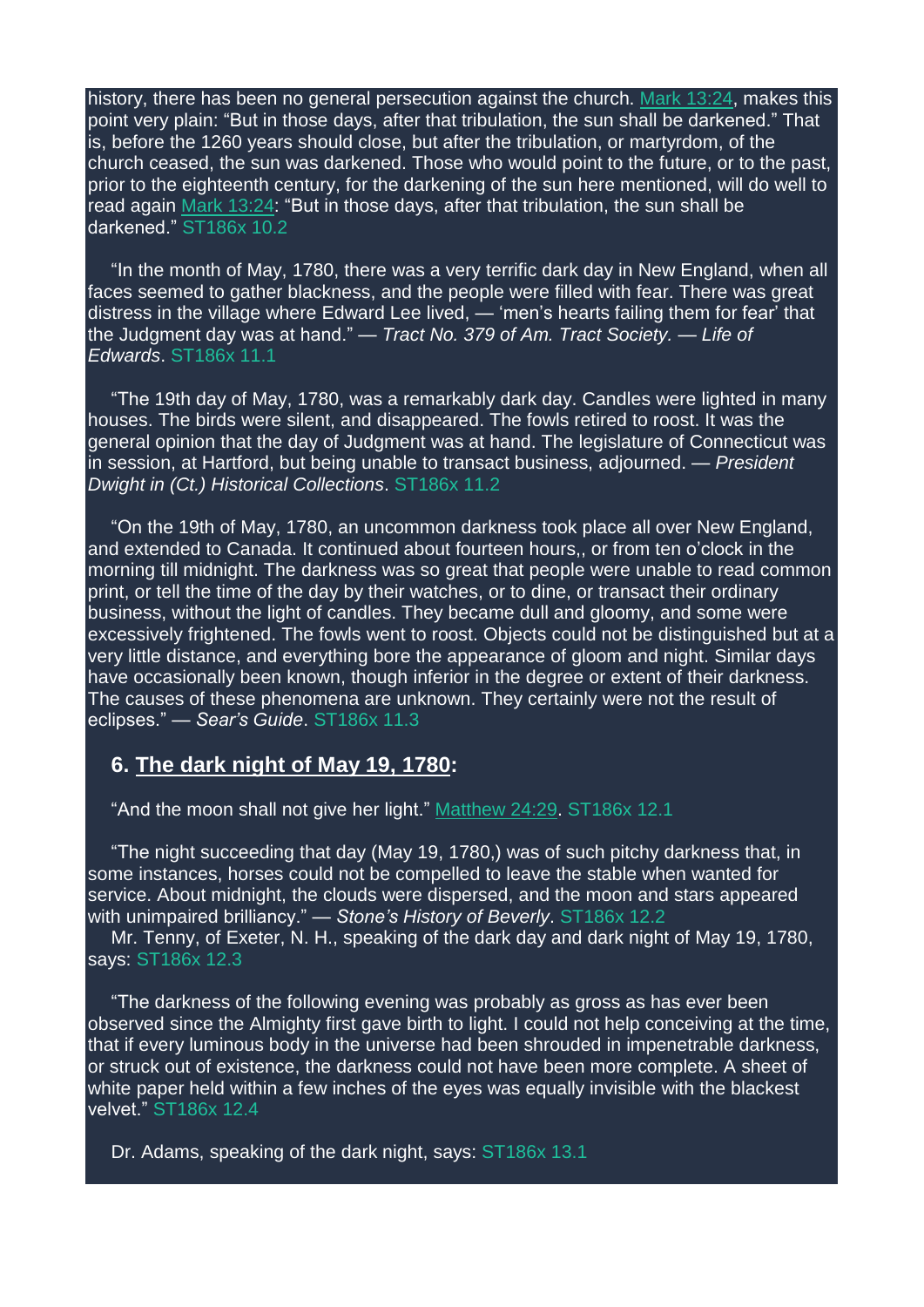"At nine, it was a darkness to be felt by more senses than one, as there was a strong smell of soot. Almost every one who happened to be out in the evening, got lost in going home. The darkness was as uncommon in the night as it was in the day, as the moon had fulled the day before." ST186x 13.2

## **7. The falling stars of Nov.13, 1833:**

"And the stars shall fall from heaven." [Matthew](https://m.egwwritings.org/en/book/1965.48968#48968) 24:29. ST186x 13.3

"At the cry, 'Look out of the window,' I sprang from a deep sleep, and with wonder saw the east lighted up with the dawn and meteors. The zenith, the north, and the west also, showed the falling stars, in the very image of one thing, and only one, I ever heard of. The stars of heaven fell unto the earth, 'even as a fig-tree casteth her untimely figs when she is shaken of a mighty wind.' [Revelation](https://m.egwwritings.org/en/book/1965.62854#62854) 6:13." — *Henry Dana Ward, in Journal of Commerce*. ST186x 13.4

"The extent of the shower of 1833 was such as to cover *no inconsiderable part of the earth's surface*, from the middle of the Atlantic on the east, to the Pacific on the west; and from the northern coast of South America, to undefined regions among the British possessions on the north, the exhibition was visible, and everywhere presented nearly the same appearance." — *Prof. Olmstead, of Yale College*. ST186x 13.5

We now inquire, Why has Christ given the church these signs in the luminaries of heaven, of his second coming? Are they given to deceive, and lead the honest Christian to look for Christ's coming, when nothing can be known of the period of that event? Preposterous! The fact that Christ foretells signs of his coming, and then states the object of those signs, that the church may *know* when the event is near, even at the doors, is sufficient proof that it is the design of Heaven that the church should understand the period of the second advent. ST186x 14.1

After stating that the sun should be darkened, and that the moon should not give her light, and that the stars should fall from heaven, Christ gives the parable of the fig-tree, and makes the most distinct application of it. "Now learn a parable of the fig-tree; when his branch is yet tender, and putteth forth leaves, ye know that summer is nigh. So likewise ye, when ye shall see all these things, *know* that it is near, even at the doors." [Verses](https://m.egwwritings.org/en/book/1965.48974#48974) 32, [33.](https://m.egwwritings.org/en/book/1965.48974#48974) No figure should exceed the fact illustrated in a single particular. This being the case in the parable of the fig-tree, the point becomes an exceedingly strong one. No language can be more direct. No proof can be more complete. With all that certainty with which we know that summer is nigh when we see the buds and the leaves shoot forth from the trees in spring, and the earth covered with her carpet of green, may we know that Christ is at the doors. ST186x 14.2

The proclamation of the coming and kingdom of Christ is given to the last generation. God did not send Noah to preach to the next to the last generation before the flood, but to the last. The very generation which was destroyed by the waters of the flood saw Noah build the ark, and heard his warning voice. So God has raised up men to give the solemn warning to the world at the right time to give force to the warning. And the very generation of men that live after the three great signs are fulfilled, and that hear and reject the warning message from Heaven, will drink the cup of the unmingled wrath of God. And those of this very generation who receive the message, suffer disappointments, and endure the trials of the waiting position, will witness the coming of Christ, and exclaim, "Lo, this is our God; we have *waited* for him, and he will save us." [Isaiah](https://m.egwwritings.org/en/book/1965.36984#36984) 25:9. ST186x 15.1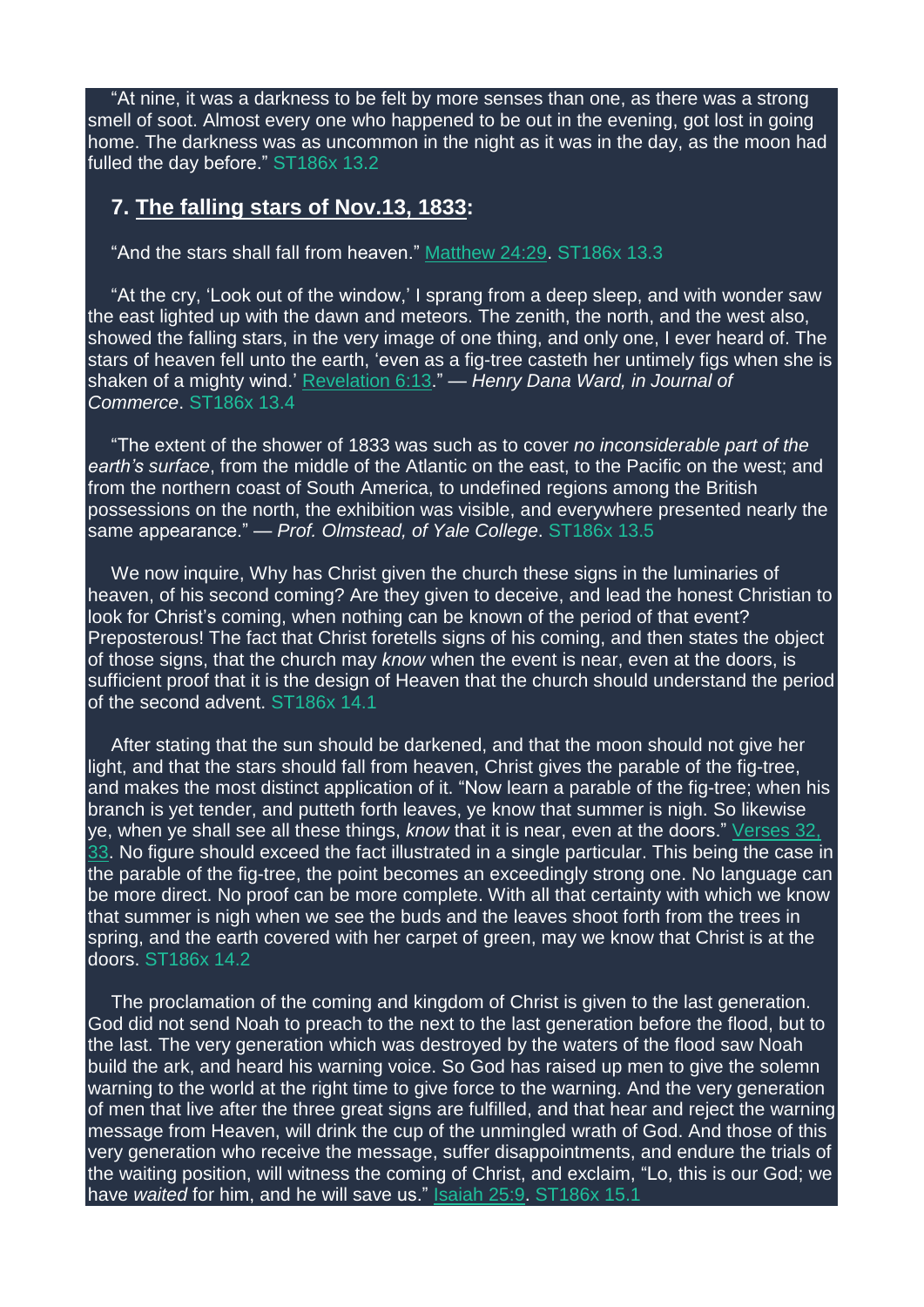With what emphasis our Lord gave utterance to this sentiment. It is a rebuke upon our unbelief. As we read it, God help us to believe it: "Verily I say unto you, this generation shall not pass till all these things be fulfilled." And as though this were not enough to lead us to unwavering faith, he adds these forcible words: "Heaven and earth shall pass away, but my words shall not pass away." ST186x 15.2

### **8. The seven seals of the sixth chapter of Revelation:**

John saw a book in the right hand of Him that sat on the throne, sealed with seven seals. In the days of the prophet, before the art of printing and binding was discovered, books were rolls of parchment. "The usual books of the ancients were not like ours, but were volumes, or long pieces of parchment, rolled upon a long stick as we frequently roll silks. Such was this represented which was sealed with seven seals. Not as if the apostle saw all the seals at once; for there were seven volumes wrapped up one within another, each of which was sealed; so that upon opening and unrolling the first, the second appeared to be sealed up till that was opened, and so on to the seventh." — *Wesley*. ST186x 16.1

Here we have a figure of the nature of prophecy, and a special symbol of the prophetic history of the Christian church. The book of Revelation relates to the fourth universal empire, and particularly to that portion of the Christian age that was future when the book was given. He, alone, who sees the end from the beginning, could survey the future of the church and present her history to the prophet in seven distinct periods, illustrated by the seven seals. Therefore the Revelation was a sealed book when given to John, to be opened and understood as fulfilled. ST186x 16.2

"The priest in his consecration was to abide seven days and nights at the door of the tabernacle, keeping the Lord's watch. The number seven is what is called among the Hebrews a number of perfection; and it is often used to denote the *completion, accomplishment, fullness*, or *perfection*, of a thing, as this period contained the whole course of that time in which God created the world, and appointed the day of rest." — *Dr. Adam Clarke*. ST186x 17.1

"In the patriarchal history, as well as in the Mosaic legislation, the recurrence of the number seven and its combinations is very frequent. Even in the later old-Testament history this number is met with too often for it to be always accidental..... Jews, Pagans, and Christians have vied with each other in attempts to prove the mysterious character of this number. The estimation in which it was held, on account of its singularly sacred character, may explain its adoption as a sort of representative number. Of this last use of the term seven, instances occur in the following texts: [Leviticus](https://m.egwwritings.org/en/book/1965.7067#7067) 25:4; 1 [Samuel](https://m.egwwritings.org/en/book/1965.14740#14740) 2:5; [Psalm](https://m.egwwritings.org/en/book/1965.28656#28656) [12:6;](https://m.egwwritings.org/en/book/1965.28656#28656) [79:12;](https://m.egwwritings.org/en/book/1965.30973#30973) [Proverbs](https://m.egwwritings.org/en/book/1965.34991#34991) 26:16; [Isaiah](https://m.egwwritings.org/en/book/1965.36177#36177) 4:1; [Matthew](https://m.egwwritings.org/en/book/1965.48486#48486) 18:21, 22; [Luke](https://m.egwwritings.org/en/book/1965.52345#52345) 17:4." — *Cassell's Bible Dictionary*. vol.i. ST186x 17.2

We briefly call attention to the events under each of the seven seals in their order. ST186x 18.1

(a.) The opening of the first seal reveals a white horse, whose rider had a bow and a crown as he went forth conquering and to conquer. This is a fit emblem of the triumphs of the gospel in the first centuries of this dispensation, the whiteness of the horse denoting the purity of faith in that age. ST186x 18.2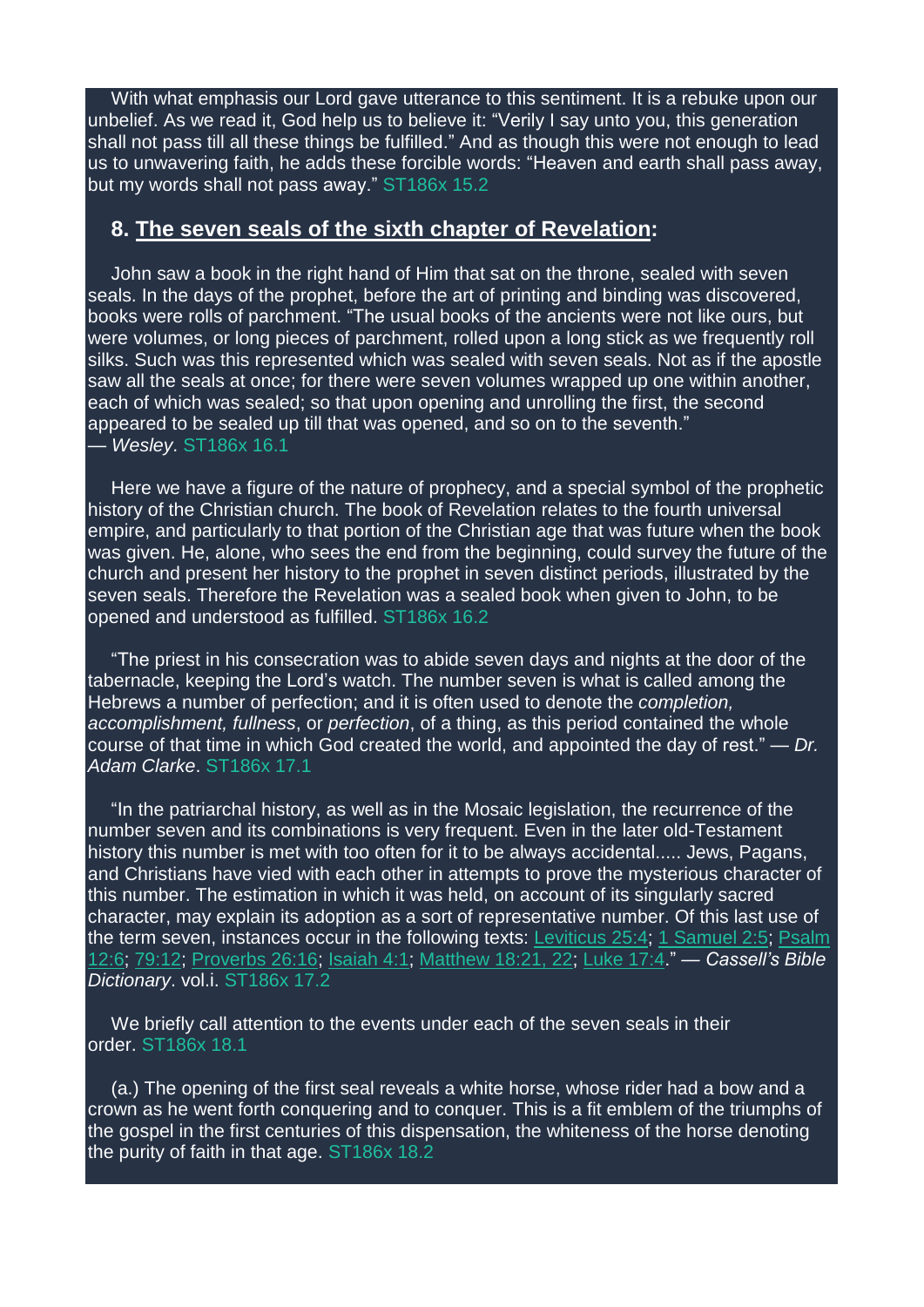(b.) At the opening of the second seal, there appeared a red horse. If the whiteness of the first horse denoted the purity of the gospel in the first period, the redness of the second horse may denote that in the second period the original purity of the church began to be corrupted. The mystery of iniquity was at work in Paul's day. Errors began to arise, and the love of the world came in at an early date, which ripened into a state of things in Constantine's time, A. D. 323, described by Dr. Rice thus: "It represents a secular period, or union of church and State. Constantine aided the clergy, and put them under obligations to him. Mosheim says of this period, 'There was continual war and trouble. '" ST186x 18.3

(c.) The opening of the third seal presented a black horse, and he that sat on him had a pair of balances in his hand. The work of corruption in the church progressed rapidly. The black horse, the very opposite of the first, represents a period of great darkness and moral corruption. By the events of the second seal, the way was fully opened for that state of things to be brought about which is here presented. The time that intervened between the reign of Constantine and the establishment of the papacy in A. D. 538, may be justly noted as the time when the darkest errors and grossest superstitions sprung up in the church. ST186x 18.4

"The balances denoted that religion and civil power would be united in the person who would administer the executive power in the government, and that he would claim the judicial authority both in church and State. This was true among the Roman emperors from the days of Constantine until the reign of Justinian, when he gave the same judicial power to the bishop of Rome." — *Miller's Lectures*, p. 181. ST186x 19.1

(d.) When the fourth seal was opened, there appeared a pale horse, and his name that sat on him was called Death, and Hell followed with him. The color of this horse, which is pale or yellowish, like that seen in blighted or sickly plants, denotes the condition of things in the church when the papacy bore its unrestrained and persecuting rule, commencing about A. D. 538, and extending to the time when the reformers had exposed the corruptions of the papal system. During that period fifty millions of martyrs lost their lives by the very instrumentalities named in the prophetic description of that period. ST186x 19.2

(e.) The events to transpire under the fifth seal are, the crying of the martyrs for vengeance, and giving to them white robes. This represents the work of the reformers, and covers the period of the great reformation. In reference to the souls under the altar, Dr. Clarke says: "A symbolical vision was exhibited in which he saw an altar. And under it the souls of those who had been slain for the word of God — martyred for their attachment to Christianity — are represented as being newly slain, as victims to idolatry and superstition. *The altar is upon earth, not in Heaven*." ST186x 20.1

"We are not to suppose that this *literally* occurred, and that John actually saw the souls of the martyrs beneath the altar — for the whole representation is symbolical; nor are we to suppose that the injured and the wronged in Heaven actually pray for vengeance on those who wronged them, or that the redeemed in Heaven will continue to pray with reference to things on the earth; but it may be fairly inferred from this that there will be *as real* a remembrance of the wrongs of the persecuted, the injured, and the oppressed, *as if* such prayer were offered there; and that the oppressor has as much to dread from the divine vengeance *as if* those whom he has injured should cry in Heaven to the God who hears prayer, and who takes vengeance. The wrongs done to the children of God, to the orphan, the widow, the down-trodden, to the slave and the outcast, will be as certainly remembered in Heaven as if they who are wronged should plead for vengeance there; for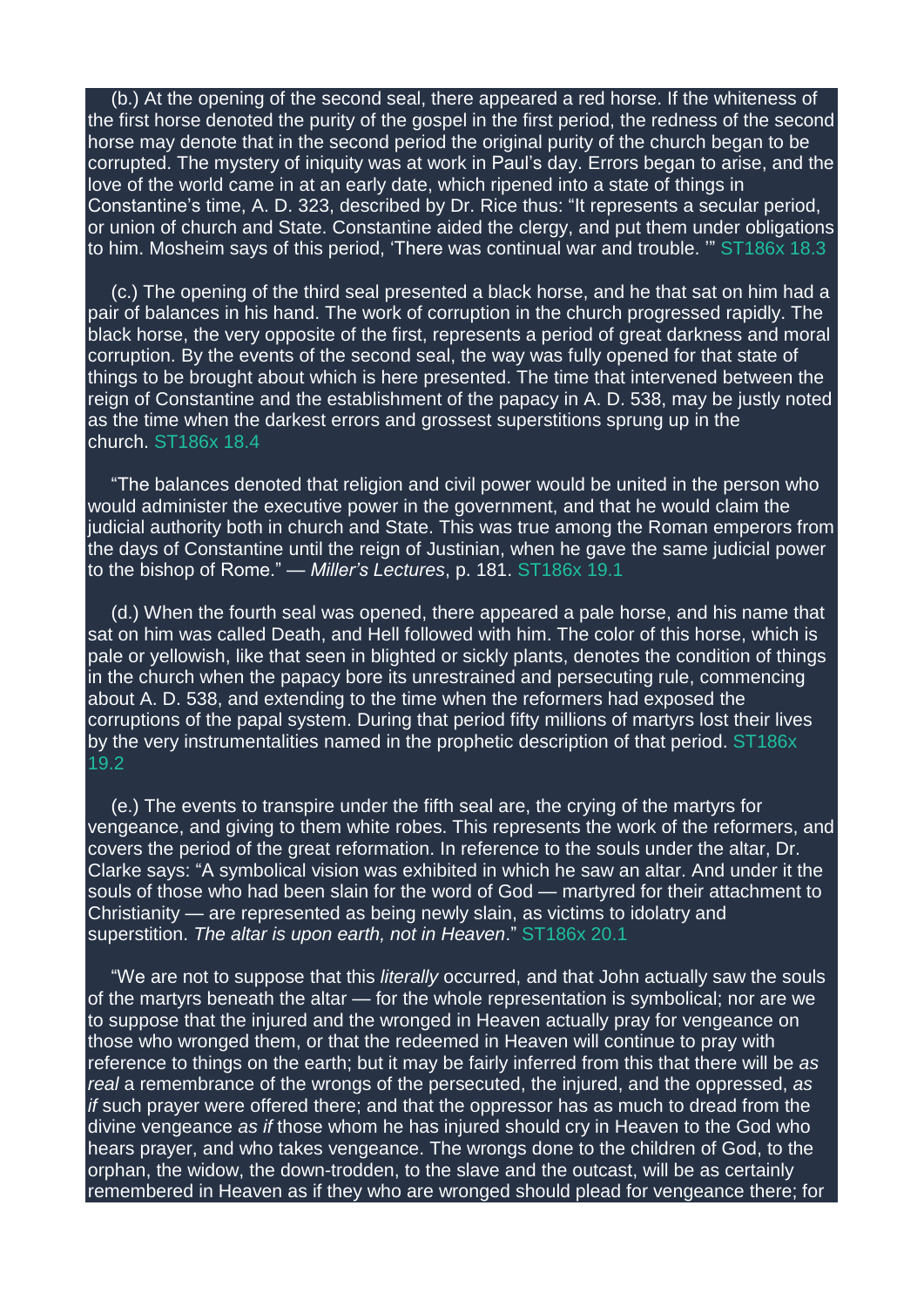#### every act of injustice and oppression goes to Heaven and pleads for vengeance." ST186x 20.2

(f.) "And I beheld when he had opened the sixth seal, and, lo, there was a great earthquake; and the sun became black as sackcloth of hair, and the moon became as blood; and the stars of heaven fell unto the earth, even as a fig-tree casteth her untimely figs, when she is shaken of a mighty wind; and the heaven departed as a scroll when it is rolled together; and every mountain and island were moved out of their places. And the kings of the earth, and the great men, and the rich men, and the chief captains, and the mighty men, and every bond man, and every free man, hid themselves in the dens and in the rocks of the mountains, and said to the mountains and rocks, Fall on us, and hide us from the face of Him that sitteth on the throne, and from the wrath of the Lamb; for the great day of his wrath is come; and who shall be able to stand?" ST186x 21.1

Such are the solemn and sublime scenes that transpire under the sixth seal. And a thought well calculated to awaken in every heart an intense interest in divine things, is the consideration that we are now living amid the momentous events of this seal. ST186x 21.2

Between the fifth and sixth seals there seems to be a sudden and entire change in the language, from the highly figurative to the strictly literal. Whatever may be the cause of this change, the change itself cannot well be denied. By no principle of interpretation can the language of the preceding seals be made to be literal; nor can the language of this any more easily be made to be figurative. ST186x 22.1

The first event under this seal, perhaps the one which marks its opening, is a great earthquake. As the more probable fulfillment of this prediction, we refer to the great earthquake of 1755. ST186x 22.2

"The great earthquake of Nov. 1, 1755, extended over a tract of at least 4,000,000 of square miles. Its effects were even extended to the waters in many places where the shocks were not perceptible. It pervaded the greater portion of Europe, Africa, and America; but its extreme violence was exercised on the southwestern part of the former. In Africa this earthquake was felt almost as severely as it had been in Europe." — *Sears' Wonders of the World, pp. 50, 58, 381*. ST186x 22.3

The Encyclopedia Americana states that this earthquake extended also to Greenland; and of its effects upon the city of Lisbon, further says: "The city then contained about 150,000 inhabitants. The shock was instantly followed by the fall of every church and convent, almost all the large public buildings, and more than one-fourth of the houses. In about two hours after the shock, fires broke out in different quarters, and raged with such violence, for the space of nearly three days, that the city was completely desolated. ST186x 22.4

The events which follow the great earthquake under the sixth seal are the special signs, in the sun, moon, and stars, of the second coming of Christ. The dark day and dark night of 1780 are described in these words: "The sun became black as sackcloth of hair, and the moon became as blood." The moon, that was full the day before, appeared through the darkness of the night like a ball of blood. This was the appearance as presented to the prophet. ST186x 23.1